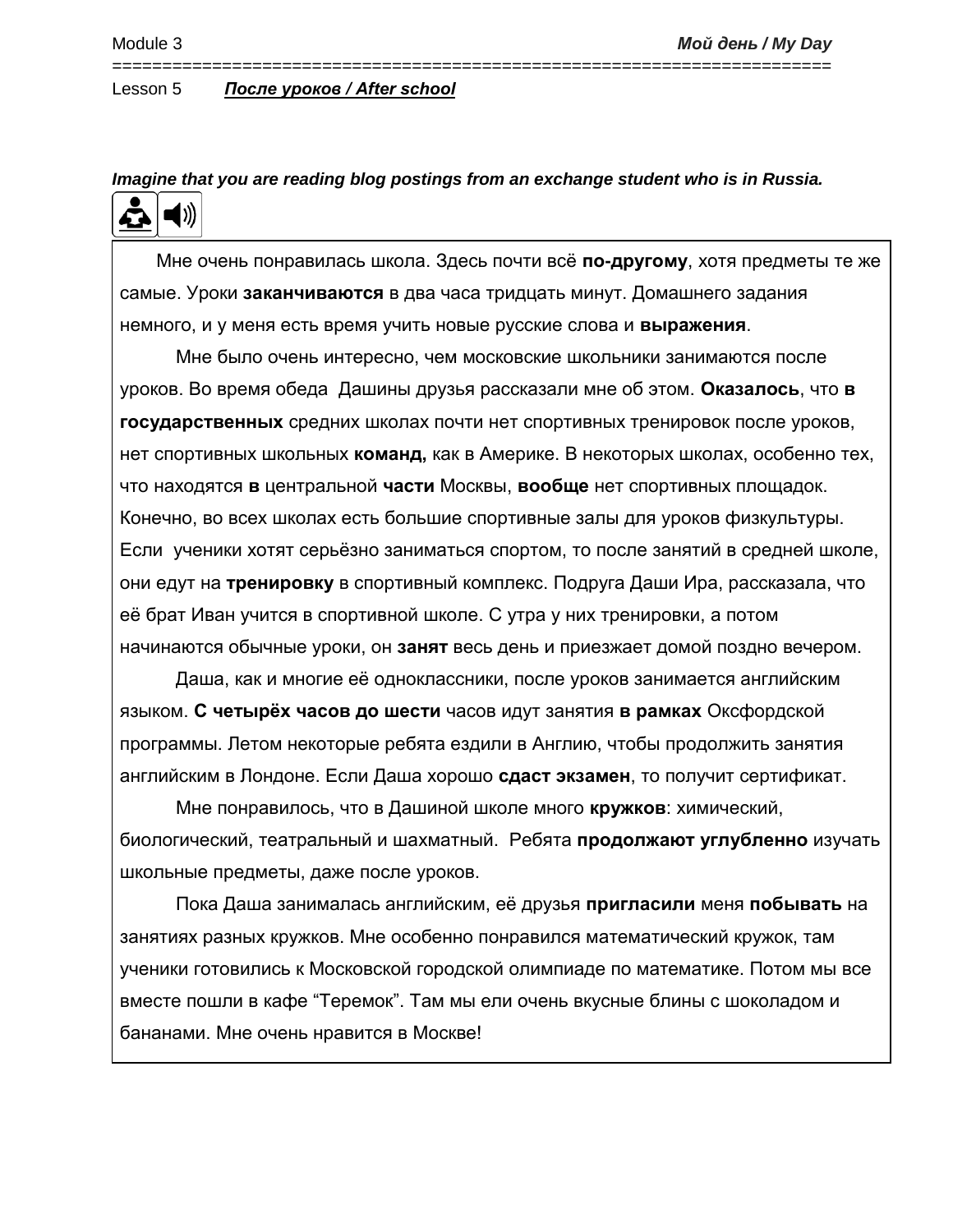

# **Упражнение 1** Yes/No Formative Assessment

Which activities are available after school for Dasha and her friends? Check the ones that are available. Then double check the ones that are also available to you and your friends in the US.

========================================================================

| Даша | У нас |                             |
|------|-------|-----------------------------|
|      |       | Домашнее задание            |
|      |       | Спортивная команда          |
|      |       | Спортивная тренировка       |
|      |       | Спортивная школа            |
|      |       | Курсы иностранных языков    |
|      |       | Уроки музыки                |
|      |       | Математический кружок       |
|      |       | Литературный кружок         |
|      |       | Научный кружок              |
|      |       | Бизнес клуб                 |
|      |       | Танцевальный кружок         |
|      |       | Театральный кружок          |
|      |       | Олимпиада по русскому языку |
|      |       | Олимпиада по математике     |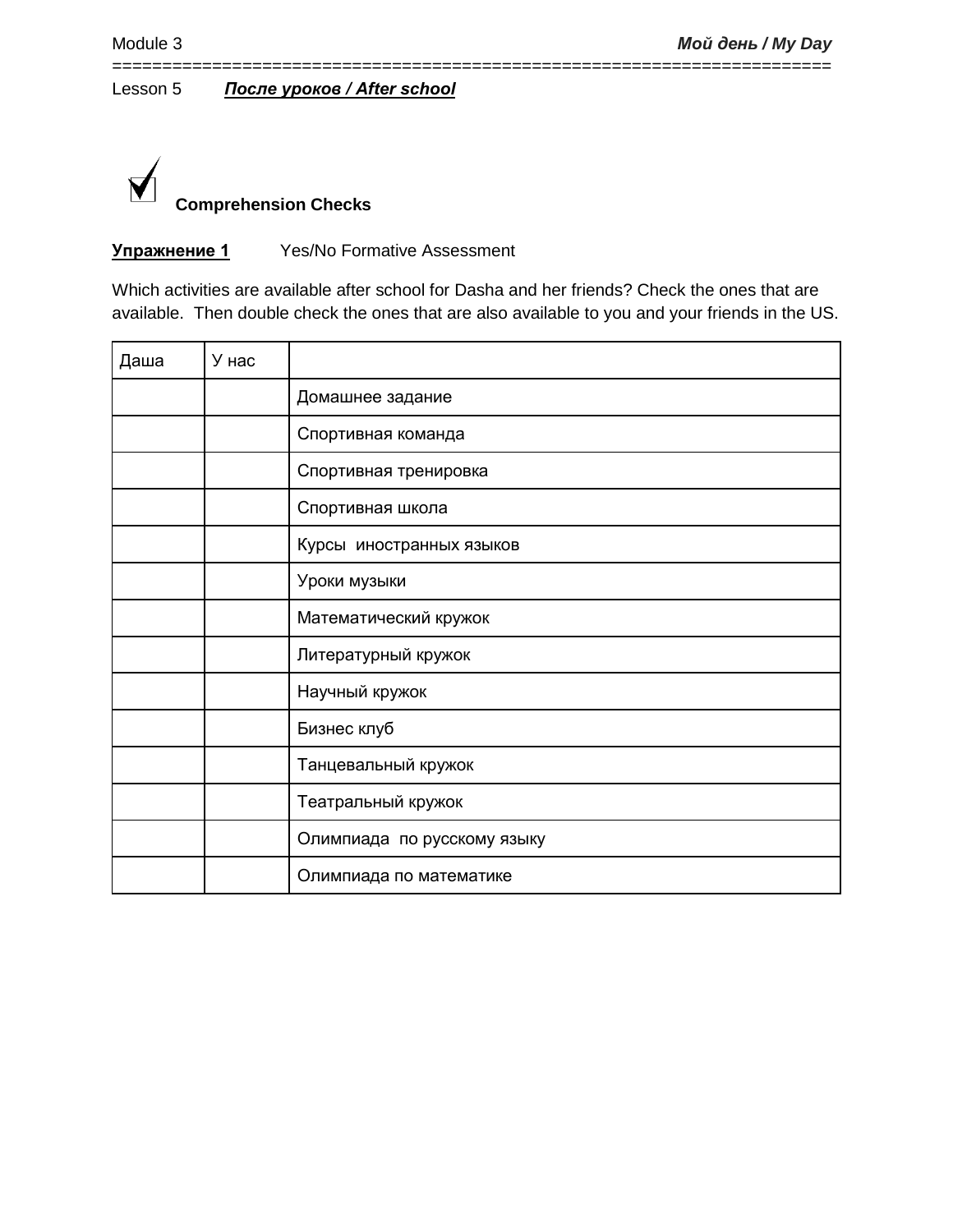# **Упражнение 2** Questions Formative Assessment

Directions: Read the blog message and then write answers to the following questions, in Russian.

========================================================================

- 1. Когда заканчиваются уроки в школе, где учится Даша?
- 2. Какие спортивные команды есть в школе Даши?
- 3. Что делают ученики в спортивном зале в школе?
- 4. Кто учится в спортивной школе? Почему?
- 5. Чем Даша и её друзья занимаются два часа после уроков в школе?
- 6. Что значит «сдать экзамен»?
- 7. Что делал(а) американский(ая) ученик/ученица, когда Даша была на занятиях?
- 8. Что ему(ей) понравилось в кафе?

**Упражнение 3** Four Corners Activity: Opinions on sports in everyday life.

Directions: One of your classmates tells your class that sports are very important in her everyday life. (Спорт играет большую роль в моей жизни). Form four groups in four corners of your classroom. Depending on your reaction to the statement about sports, move into the corner that says: Совершенно согласны, согласны, не совсем согласны, совершенно несогласны. When the groups have formed, discuss your reasons for agreeing or disagreeing and defend your point of view.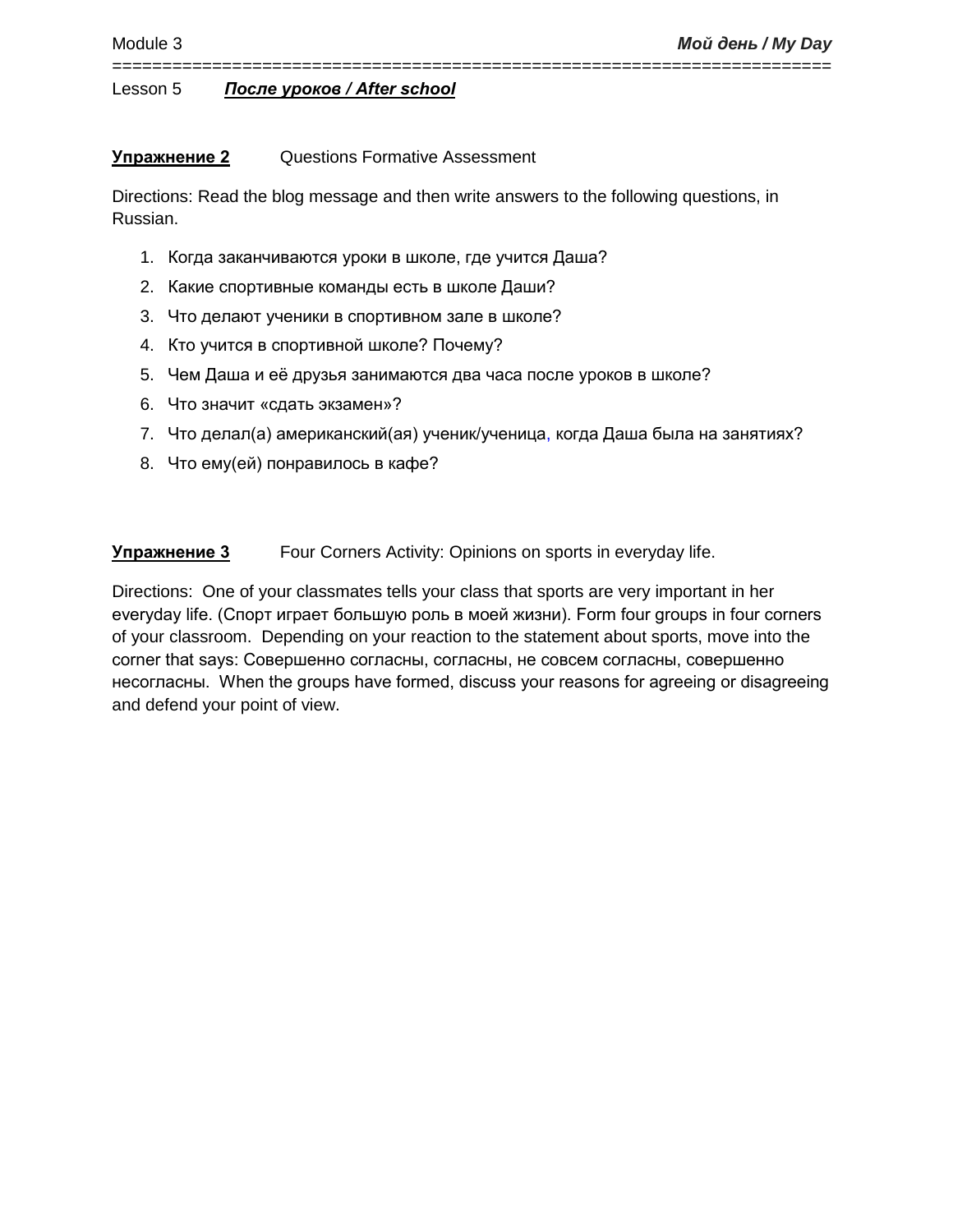# **Упражнение 4** Sports in My School

Directions: You have been asked by a member of the Russian press to talk about sports in your school. Practice your talk, which should include at least 6 sentences about sports. You might want to talk about the following: Physical Education class, school sports facilities, teams, practice times, games (матчи), most popular sport, opportunities for girls and boys. You might mention your own participation or lack of participation and whether you attend school sports events.

========================================================================

Some helpful vocabulary in addition to words from the blog:

Заниматься Виды спорта Играть в... Смотреть матч Игрок Чемпион, чемпионат Выиграть Проиграть Тренировать (тренирую, тренируют) После уроков мы/я …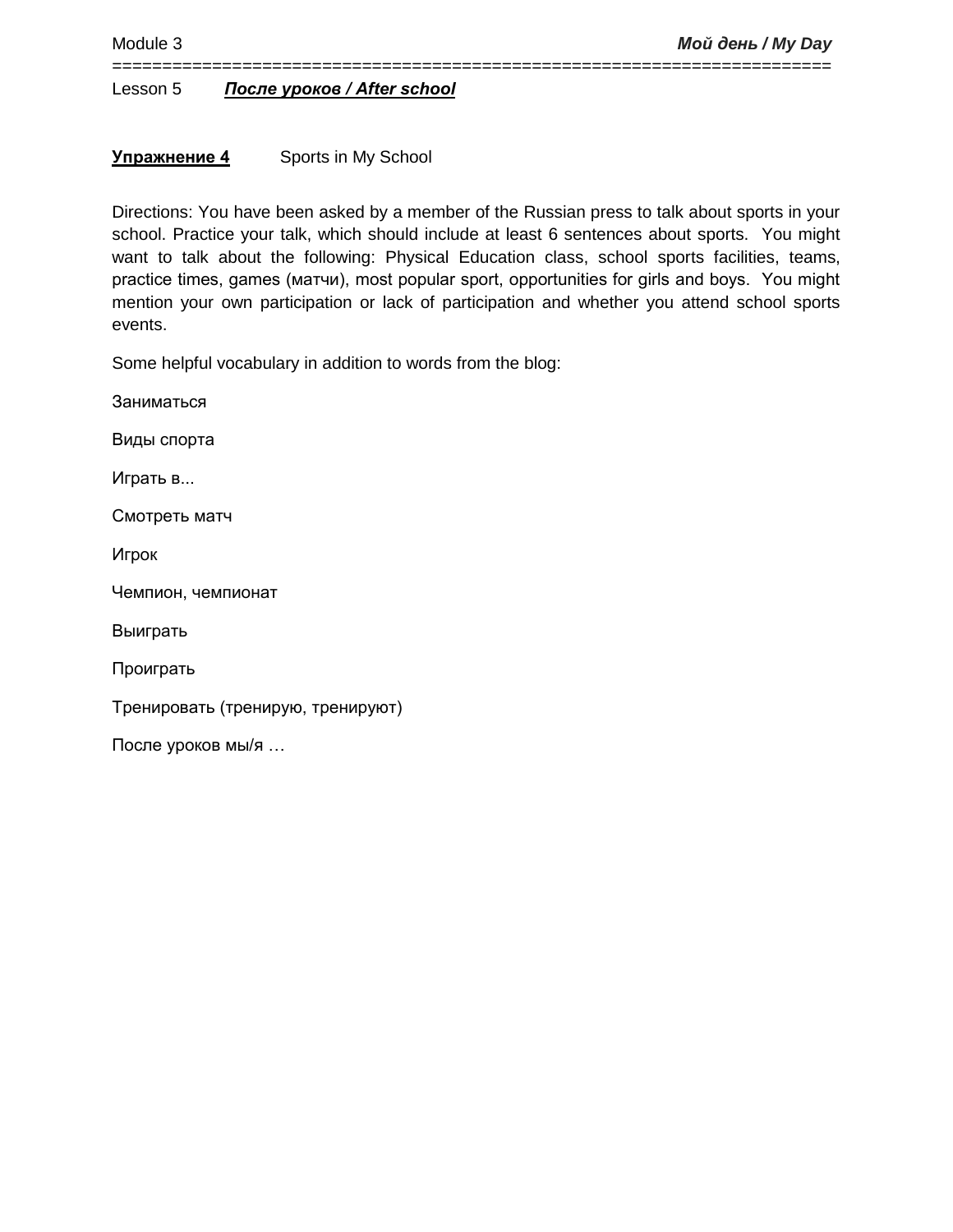# **STUDENT PROGRAM LEARNING PLAN**



*Module 3 Learning Plan #4*

| Date:                                                                                     | <b>Grade Range of Learners:</b>                                         | Pre-college<br>students | Targeted Performance Level: IM                                                                             |  |
|-------------------------------------------------------------------------------------------|-------------------------------------------------------------------------|-------------------------|------------------------------------------------------------------------------------------------------------|--|
| Time Allotted for This Learning Plan:                                                     | 90 min                                                                  |                         |                                                                                                            |  |
| <b>Lesson Can-Do Statements</b>                                                           | (column 2) that are appropriate for and specific to this learning plan. |                         | Identify specific Lesson Can-Do statement(s) from the Program Can-Do statements in the Curriculum Template |  |
| I can understand the main idea of short and simple texts when the topic is familiar. (IR) |                                                                         |                         |                                                                                                            |  |
| I can understand a posting on a blog. (IR)                                                |                                                                         |                         |                                                                                                            |  |
| I can talk with someone about sports.(IS)                                                 |                                                                         |                         |                                                                                                            |  |
| I can describe my school (PS)                                                             |                                                                         |                         |                                                                                                            |  |

========================================================================

*Indicate what learners need to know and understand to meet the Lesson Can-Do statements above.* 

| Culture                                         | Content                                                         | Language                                                     |
|-------------------------------------------------|-----------------------------------------------------------------|--------------------------------------------------------------|
| <b>Sport activities of Russian</b><br>teenagers | Athletics in school and after-<br>school educational activities | Команда, тренировка,<br>заканчиваться, с четырех до<br>шести |
| After-school life of Russian<br>students        |                                                                 | Серьезно заниматься, изучать<br>углубленно                   |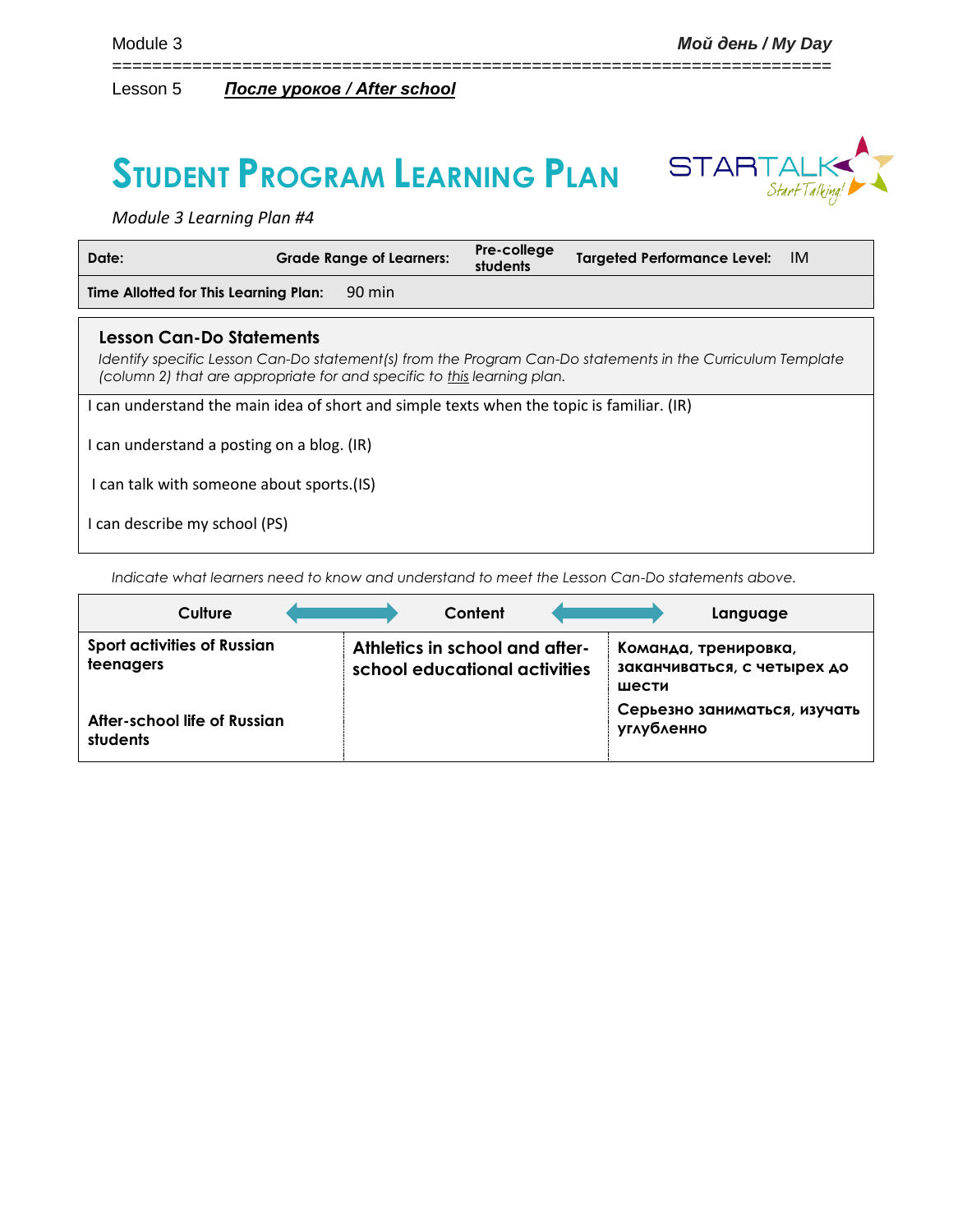| <b>EPISODE #1</b>                                                                            | Number of minutes<br>for this episode: 20                                                                                                                                |
|----------------------------------------------------------------------------------------------|--------------------------------------------------------------------------------------------------------------------------------------------------------------------------|
| STAGE 1<br>Lesson Can-Do Statement(s) Addressed: See box<br>above                            | STAGE 2<br><b>Check for Learning</b><br>Task or activity learners will do to provide evidence<br>that they are making progress toward the Lesson<br>Can-Do statement(s). |
| I can understand the main idea of short and simple<br>texts when the topic is familiar. (IR) | Learners are asked to check on the graphic organizer<br>which activities are available after school for Dasha<br>and her friends                                         |

========================================================================

## **STAGE 3**

#### **Enabling Activities**

*Tasks that lead learners to demonstrate what they can do with what they know.*

Learners will complete a Yes/No Formative Assessment. They will check the activities that are available. Then double check the ones that are also available to you and your friends in the US.

#### **Differentiation Strategies**

*Adjustments to instruction or activities to meet learner needs based on age, readiness, process, or output.*

| EPISODE $# 2$                                 | Number of minutes<br>for this episode: 20                                                                                        |
|-----------------------------------------------|----------------------------------------------------------------------------------------------------------------------------------|
| STAGE 1                                       | STAGE 2                                                                                                                          |
| Lesson Can-Do Statement(s) Addressed: See box | <b>Check for Learning</b>                                                                                                        |
| above                                         | Task or activity learners will do to provide evidence<br>that they are making progress toward the Lesson<br>Can-Do statement(s). |
| I can understand a posting on a blog. (IR)    | Learners will read the American student's blog one<br>more time and will answer the questions.                                   |

# **STAGE 3**

#### **Enabling Activities**

*Tasks that lead learners to demonstrate what they can do with what they know.*

Learners will take time to read the text and answer the questions outlined in the task. They will answer the questions in writing in Russian as one full sentence.

## **Differentiation Strategies**

*Adjustments to instruction or activities to meet learner needs based on age, readiness, process, or output.*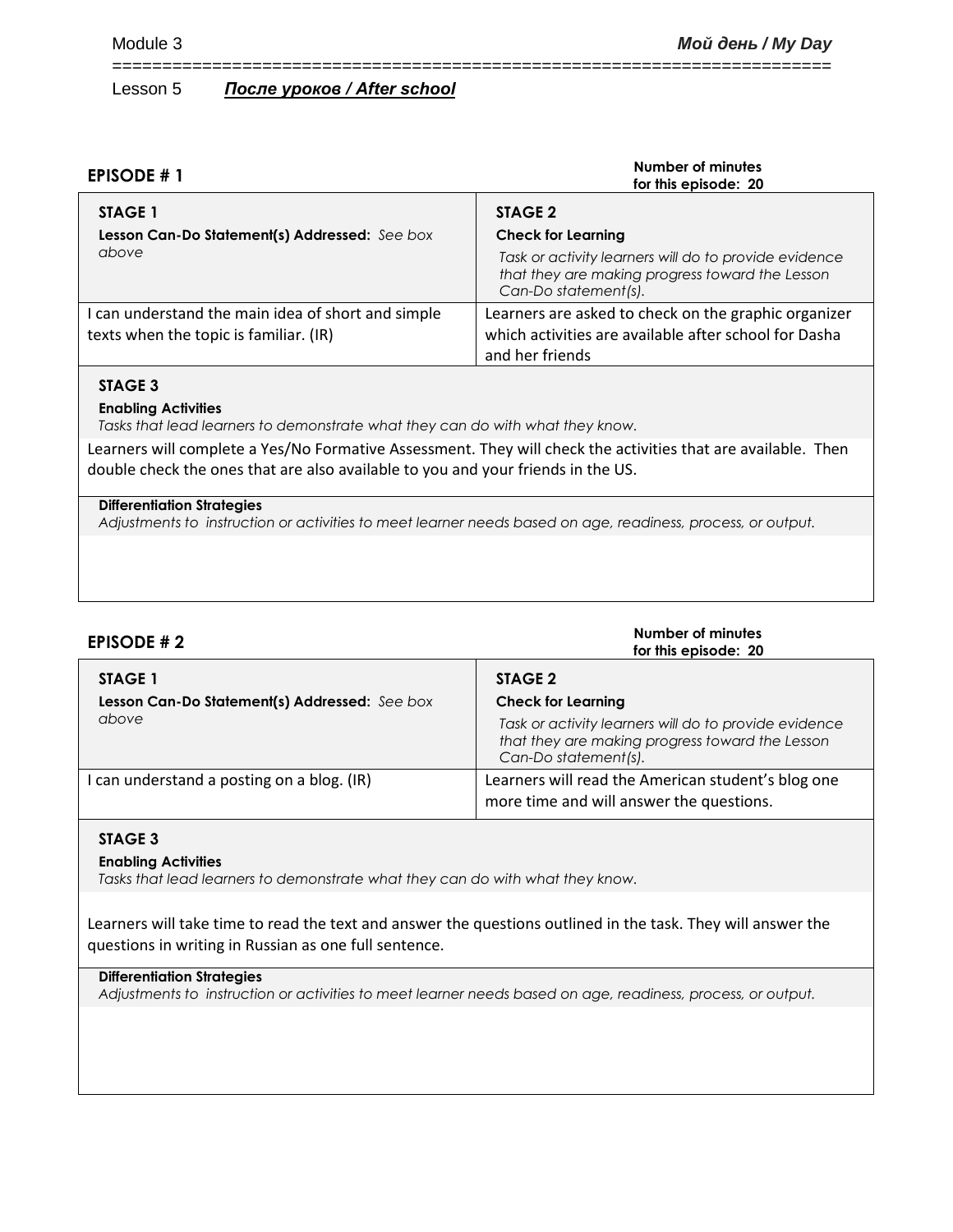| EPISODE #3                                                      | Number of minutes<br>for this episode: 30                                                                                        |
|-----------------------------------------------------------------|----------------------------------------------------------------------------------------------------------------------------------|
| <b>STAGE 1</b><br>Lesson Can-Do Statement(s) Addressed: See box | STAGE 2<br><b>Check for Learning</b>                                                                                             |
| above                                                           | Task or activity learners will do to provide evidence<br>that they are making progress toward the Lesson<br>Can-Do statement(s). |
| I can talk with someone about sports.(IS)                       | Learners will play "Four Corners" activity to converse<br>with their peers about reasons of their choice.                        |

========================================================================

## **STAGE 3**

#### **Enabling Activities**

*Tasks that lead learners to demonstrate what they can do with what they know.*

Learners will imagine that one of their classmates tells their class that sports are very important in her everyday life. (Спорт играет большую роль в моей жизни). Learners will form four groups in four corners of the classroom. Depending on their reaction to the statement about sports, they will move into the corner that says: Совершенно согласны, согласны, не совсем согласны, совершенно несогласны. When the groups have formed, they will discuss their reasons for agreeing or disagreeing and defend their point of view.

#### **Differentiation Strategies**

*Adjustments to instruction or activities to meet learner needs based on age, readiness, process, or output.*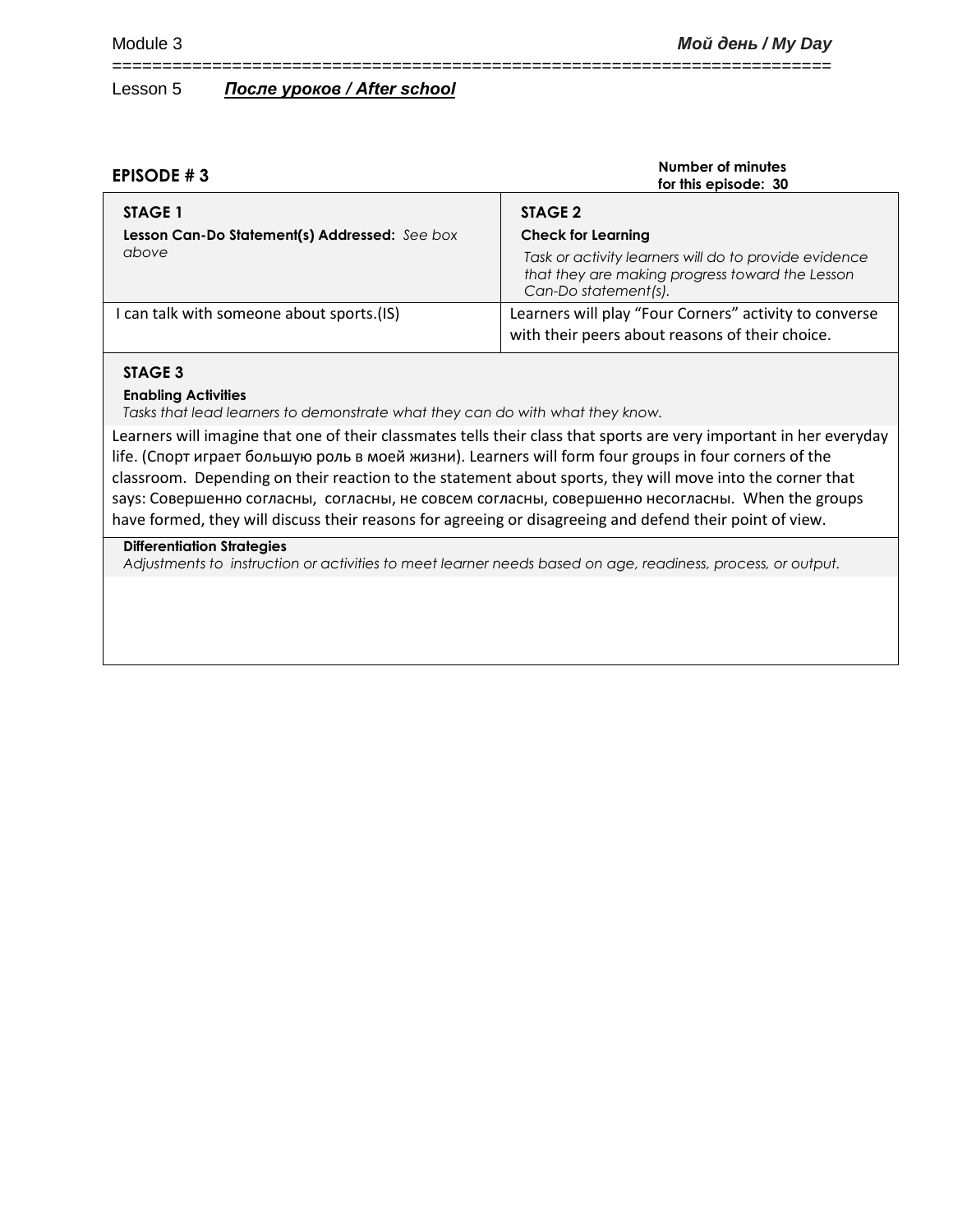| EPISODE #4                                               | Number of minutes<br>for this episode: 20                                                                                        |
|----------------------------------------------------------|----------------------------------------------------------------------------------------------------------------------------------|
| STAGE 1<br>Lesson Can-Do Statement(s) Addressed: See box | STAGE 2<br><b>Check for Learning</b>                                                                                             |
| above                                                    | Task or activity learners will do to provide evidence<br>that they are making progress toward the Lesson<br>Can-Do statement(s). |
| I can describe my school (PS)                            | Learners will talk about their sport experience in<br>school in at least 6 full sentences.                                       |

========================================================================

## **STAGE 3**

## **Enabling Activities**

*Tasks that lead learners to demonstrate what they can do with what they know.*

Learners will role-play that they have been asked by a member of the Russian press to talk about sports in their school. They will practice their presentation, which should include at least 6 sentences about sports. Learners might want to talk about the following: Physical Education class, school sports facilities, teams, practice times, games (матчи), most popular sport, opportunities for girls and boys. Some helpful vocabulary in addition to words from the blog is offered in the task.

## **Differentiation Strategies**

*Adjustments to instruction or activities to meet learner needs based on age, readiness, process, or output.*

# **Add additional learning episodes as needed by copying a learning episode box.**

# **MATERIALS NEEDED**

*What supplies and materials will you need to successfully implement this learning plan?*

# **PERSONAL REFLECTION**

*How did this lesson go? What could you do to improve this learning plan if you do these activities again?*